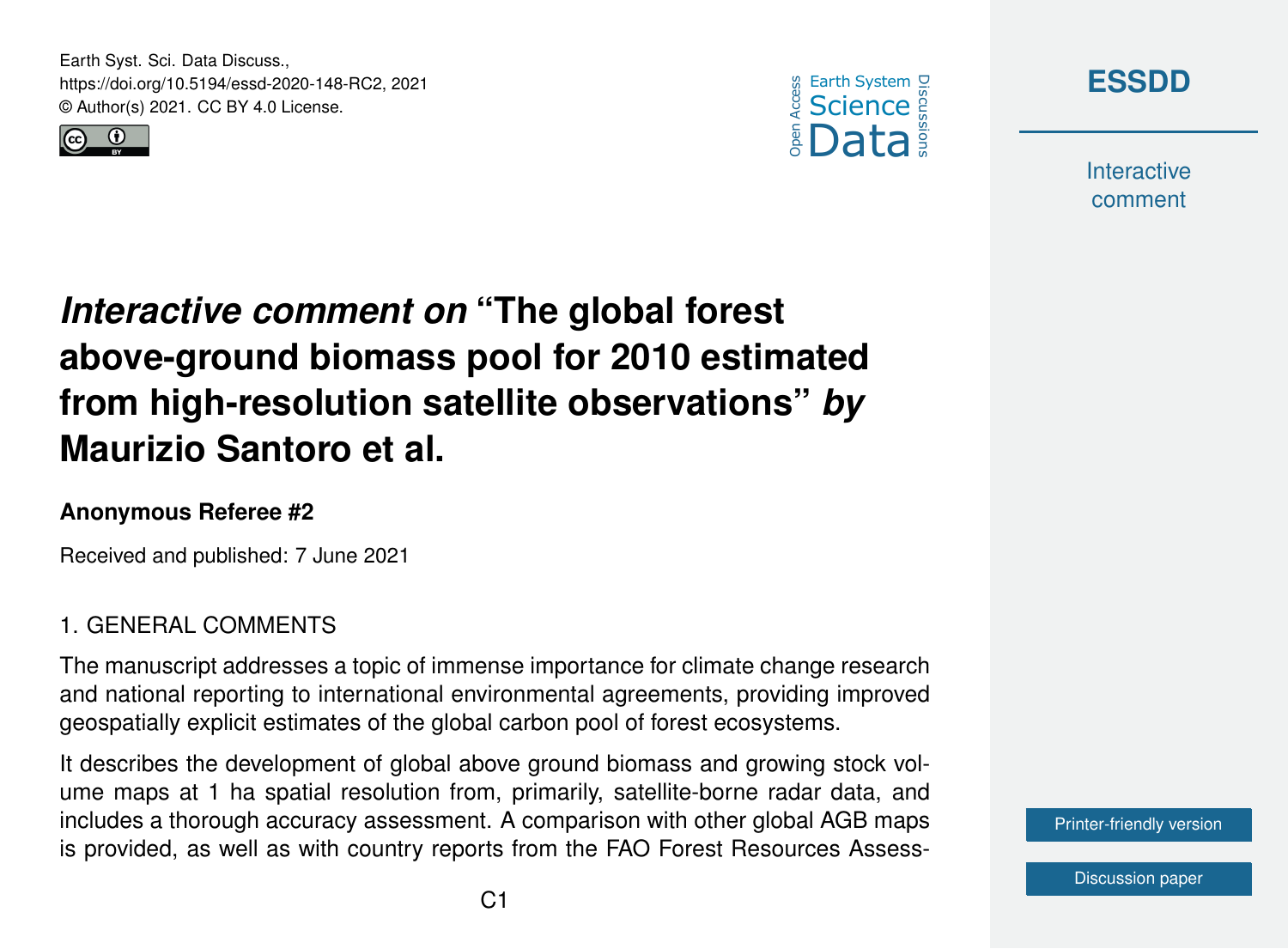ment.

The manuscript is well-written and generally easy to follow, with the authors making great effort to clarify and discuss both strengths and weaknesses of the dataset. Only the sections on the assessment of global forest biomass resources (3.4) and comparison of AGB map estimates (3.5) are long and rather heavy to ingest for the reader. Consolidating these to reduce size somewhat would improve readability.

The dataset is easily accessible for download and the geotiff format accommodates straight-forward use with standard GIS software.

#### 2. SPECIFIC COMMENTS

Line 136: "... PALSAR acquired images in the Fine Beam (FB) mode with 25 m spatial resolution..." should be "...PALSAR acquired images in the Fine Beam Dualpolarisation (FBD) mode with 20 m spatial resolution. . .". Note: acquisitions were made at 20 m resolution for the FBD data (and 10 m for FBS).

136-138: "Image acquisition followed a predefined observation scenario with the aim of achieving spatially and temporally consistent large-scale observational datasets". Add reference to ALOS PALSAR acquisition strategy: Rosenqvist, A., Shimada, M and Watanabe, M. ALOS PALSAR: A pathfinder mission for global-scale monitoring of the environment. IEEE Transactions on Geoscience and Remote Sensing, Vol. 45, No. 11, pp 3307-3316, Nov. 2007. doi.org/10.1109/TGRS.2007.901027

139: "... yearly mosaics of the radar backscatter...". Mention also that the PAL-SAR mosaics have been subject to radiometric terrain correction and are provided as gamma-0.

161-172: Please add a sentence to clarify how the time difference between the GLAS data (2003-2009) and the other datasets (approx. 2010) was handled to avoid systematic bias

Section 2.2 (AGB estimation): Throughout section 2.2 (and a bit of 2.3) and in equa-

**[ESSDD](https://essd.copernicus.org/preprints/)**

**Interactive** comment

[Printer-friendly version](https://essd.copernicus.org/preprints/essd-2020-148/essd-2020-148-RC2-print.pdf)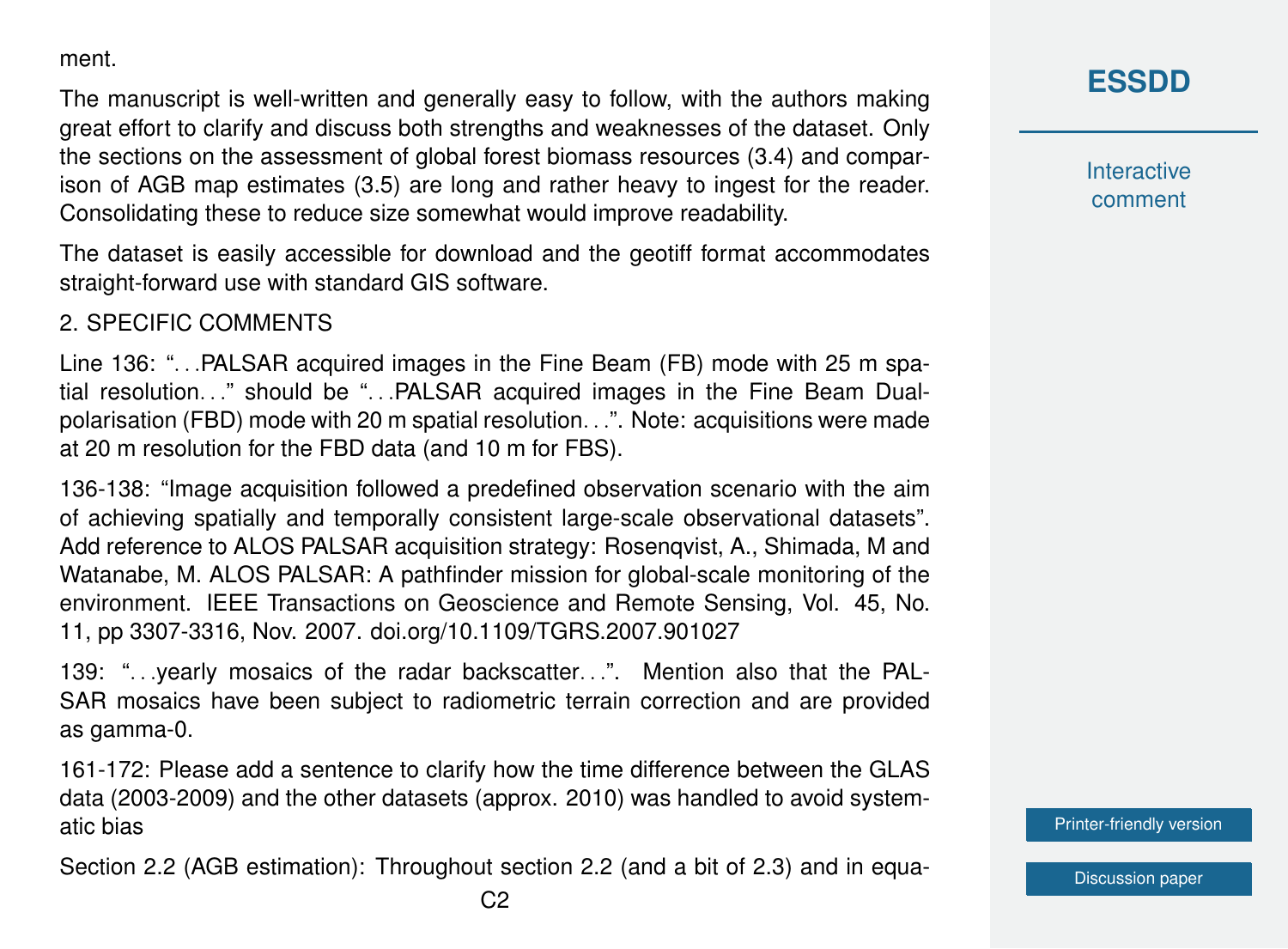tions 1, 3, 7 and 8, sigma-0 is used to denote the radar backscatter, while the SAR data (or at least the L-band mosaics) are provided as gamma-0. This probably does not matter for the models but a brief statement to acknowledge this would be useful to add.

239: "hyper-temporal". How many ASAR scenes were typically available for any given location? The word hyper-temporal gives the impression that Sentinel-1 style temporal density was available, which was hardly the case for ASAR (over perhaps Europe). Perhaps "multi-temporal" would be a more appropriate description?

260: ". . .uncompensated topographic effects in the ALOS PALSAR mosaics. . .". How did you parameterise the uncompensated topographic effects to define the weighting factor?

Could you also add a sentence (here or elsewhere in the text) about the cause of these uncompensated effects? Was it due to a lack or, or insufficient, radiometric slope correction in the PALSAR mosaics?

285: Explain how p1 and p2 in Eq. 6 are derived. Do they vary regionally?

395-396: ". . .the dataset were converted. . . from AGB carbon units (MgC ha-1) to AGB (Table S5)". A bit confusing statement. (Is this perhaps a typo?) Is there a difference between "AGB carbon units" and "AGB"? Table S5 offers no clue what you mean here. Please clarify.

The dataset comparisons in Section 3.1 illustrate the great spatial detail of this dataset compared to earlier mapping efforts and the importance of using high resolution satellite data as basis for the mapping. Impressive.

3.3 (Spatial distribution of AGB) For clarity, suggest to indicate early in the section that the acronyms used (TAr, TeDo, TeM, etc) refer to the FAO global ecological zone nomenclature (it becomes clear further down in Fig 6 but one is left wondering for a while)

**Interactive** comment

[Printer-friendly version](https://essd.copernicus.org/preprints/essd-2020-148/essd-2020-148-RC2-print.pdf)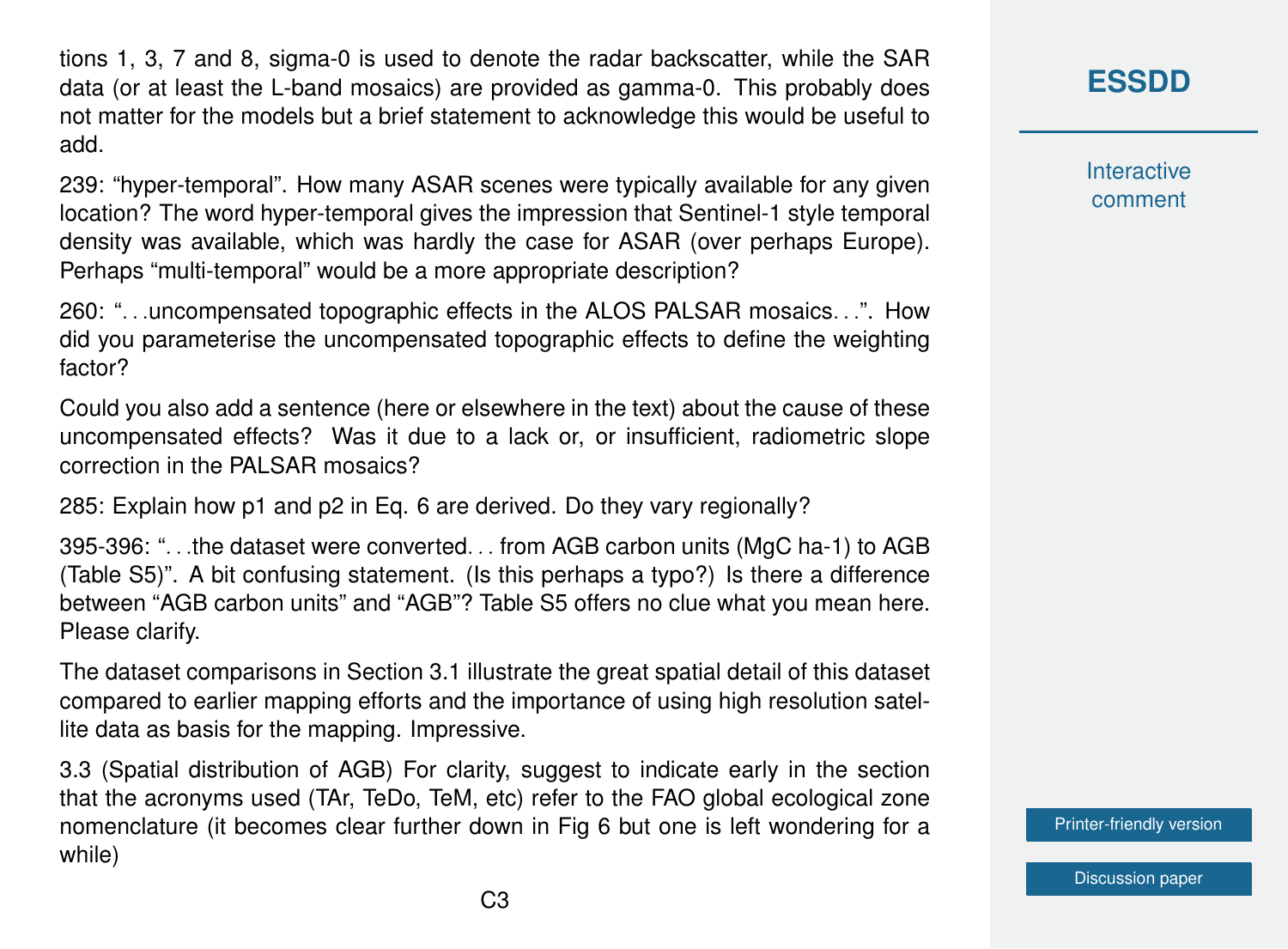3.4 (Assessment of global forest biomass resources). 3.5 (Comparison of AGB map estimates) The sections go into a high level of detail and are rather heavy to ingest for the reader. While I leave it to the discretion of the authors, consolidating these to reduce size somewhat would improve readability.

Figure 7: - The figure does not seem to indicate "Country AGB", but actually "Country AGB density", or rather "Country AGB average density", as you indicate the unit [MG/ha]. - Spent quite some time trying to get my head around the rather complex figure 7. It would be helpful to include some kind of legend which clarifies the different parameters you are using to illustrate not only a comparison between your AGB estimates at those of the FRA report, but also country absolute and relative forest area. Something like: - Size of circle - country forest area in CCI map (same scaling across all continents) - Colour of circle - relative country forest area on continent - Colour ramp - Add units to indicate (blue - smallest area on continent, brown - largest area on continent)

652: "All datasets showed. . .". Suggest to remind the reader about which datasets, AGB maps, you are referring to here (as one may have lost track of that after the rather dense section 3.4!)

Figure 10. Very helpful summary of section 3.5

722: "Overall, our maps reproduced. . .". Suggest to modify to "Overall, the results indicate that our maps reproduced. . ."

3. TECHNICAL CORRECTIONS

Line 129: "Phase" should be "Phased"

140: "publically" should be "publicly"

141: "0.00022° " should be "0.000225° "

809: "SoloEO" should be "soloEO" ;-)

## **[ESSDD](https://essd.copernicus.org/preprints/)**

**Interactive** comment

[Printer-friendly version](https://essd.copernicus.org/preprints/essd-2020-148/essd-2020-148-RC2-print.pdf)